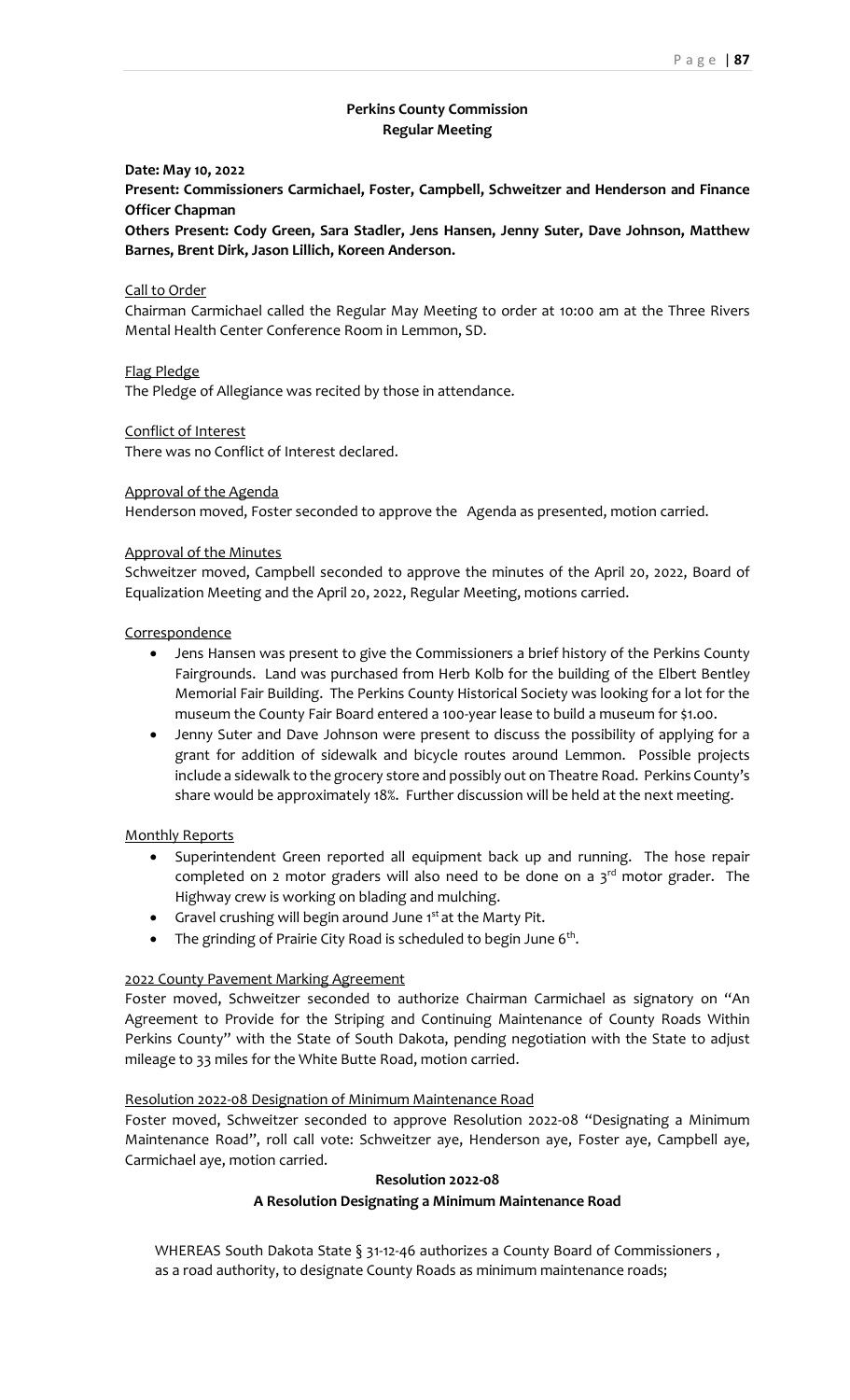WHEREAS the County Board of Commissioners determines that the following roads are used only occasionally or intermittently for passenger and commercial traffic; and

WHEREAS the County Board of Commissioners determined, after balancing various policy considerations, that designating the roads as minimum maintenance serves the public interest by apportioning limited road maintenance funds;

NOW THEREFORE BE IT RESOLVED that the Perkins County, South Dakota Board of Commissioners does hereby designate the list of roads below, [as indicated on the attached map], as minimum maintenance roads:

- $177<sup>th</sup>$  Avenue: From 1 mile North of the intersection of  $177<sup>th</sup>$  Avenue and  $103<sup>rd</sup>$ Street to the North Dakota line
- C19 (old Hwy 12): From ¼ mile West of the intersection of Theatre Road and Railway Street to the intersection of Four Mile Road
- White Hill Township: From 5  $\frac{1}{2}$  miles North of the intersection of White Hill Road and SD Highway 20 to the Harding County line
- 159<sup>th</sup> Avenue: From 2 miles North of the intersection of 159<sup>th</sup> Avenue and SD Highway 20 to the end of the road
- 198<sup>th</sup> Avenue: From 5 miles East on Athboy Road then 2 miles South of the intersection of Athboy and 198<sup>th</sup> Avenue to the end of the road
- 178<sup>th</sup> Avenue: From the Intersection of 133<sup>rd</sup> Street and 178<sup>th</sup> Avenue South to 136<sup>th</sup> Street
- 147<sup>th</sup> Street: From the intersection of 147<sup>th</sup> Street and Zeona Road to 2 1/2 miles East of the intersection of 147<sup>th</sup> Street and Prairie City Road
- 156<sup>th</sup> Street: From East of Intersection of 156<sup>th</sup> Street and Zeona Road to the end of the road
- 169<sup>th</sup> Avenue: From  $\frac{3}{4}$  mile North of the Meade County line and 169<sup>th</sup> Avenue to the end of the road
- $\bullet$  160<sup>th</sup> Street and 198<sup>th</sup> Avenue: From the intersection of Arrowhead Road and 160<sup>th</sup> Street, West until it turns into 198<sup>th</sup> Avenue, North to the intersection of 198<sup>th</sup> Avenue and Flint Rock Road
- 122<sup>ND</sup> Street: From 4 miles East of SD Hwy 73 to the end of the road
- 198<sup>th</sup> Avenue: From 5 miles East of the Junction of SD Hwy 20 & SD Hwy 73, South to the end of the road
- 137<sup>th</sup> Street: The 2 miles West of SD Hwy 73

BE IT FURTHER RESOLVED, that the "Minimum Maintenance" signs shall be posted at the entry points to and at regular intervals, as determined by the County Board of Commissioners, along the minimum maintenance road;

BE IT FINALLY RESOLVED that the road authorities of adjoining jurisdictions shall be notified of this designation.

# Cattle Guard Policy Update

Schweizer moved, Henderson seconded to update Cattle Guard policy to change wording on policy to read "7 feet in width and 24 feet in length" and Highway Superintendent will now have discretion to approve Cattle Guards prior to Commissioners' notification, motion carried.

# Foster Bridge

Discussion was had on the Foster Bridge BIG Grant for fall 2023.

## Boss Cowman Special Event License

Schweitzer moved, Foster seconded to approve the 3-day Special Event License for Boss Cowman Rodeo for July 8-9-10, 2022, motion carried.

## Liquor License Renewals

- Foster moved, Campbell seconded to approve the renewal of K-T On-Off Sale Malt Beverage License #RB-25238, motion carried.
- Schweitzer moved, Foster seconded to approve the renewal of Wirehair, Inc On-Off Sale Malt Beverage License #RB-19071, motion carried.